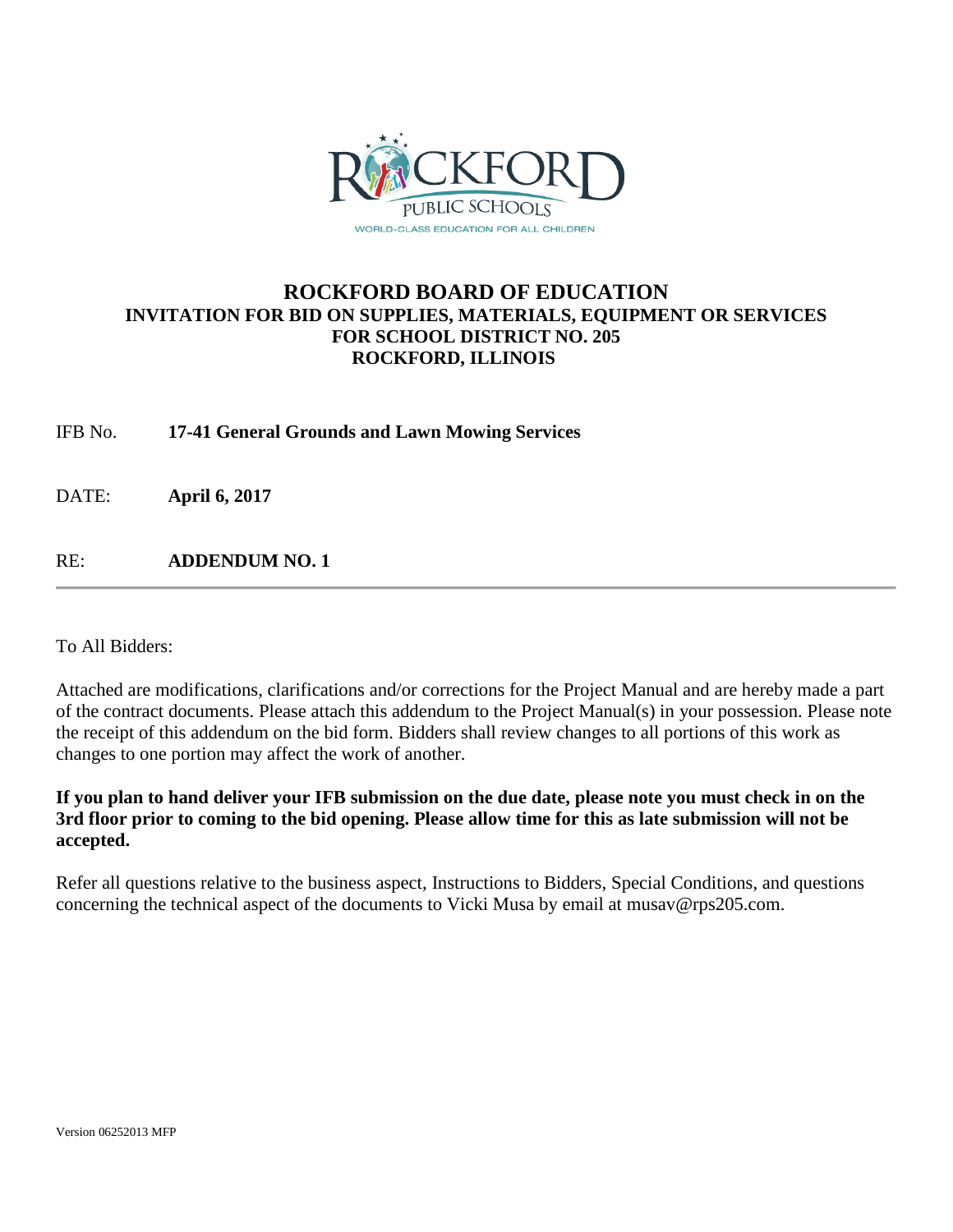#### Bid 17-41 Questions for Addendum One

#### Section One

Question 1 What will be the procedure if grass is wet and needs to be double cut to eliminate clumping. Will contractors be allowed to charge for double cut?

Answer: If the situation a rises contractor should raise deck to accomplish an even cut with as little as clumping as possible. This should not be an issue on sports fields since they are being cut twice weekly. We will not allow extra charges for double cutting.

Question 2 Additional Blocks for Administration and New Schools

Answer: Added Blocks 19 have been added to bid offer form.

Clarification: New Schools are not part of this bid.

Statement: Blocks 12 and 18 are currently under contract, Not part of this bid.

Question 3: What extent of flowers/plants at administration building and schools?

Answer: RPS will provide materials for planting areas.

### Section Two

New bid offer form attached to be used when submitting your proposals.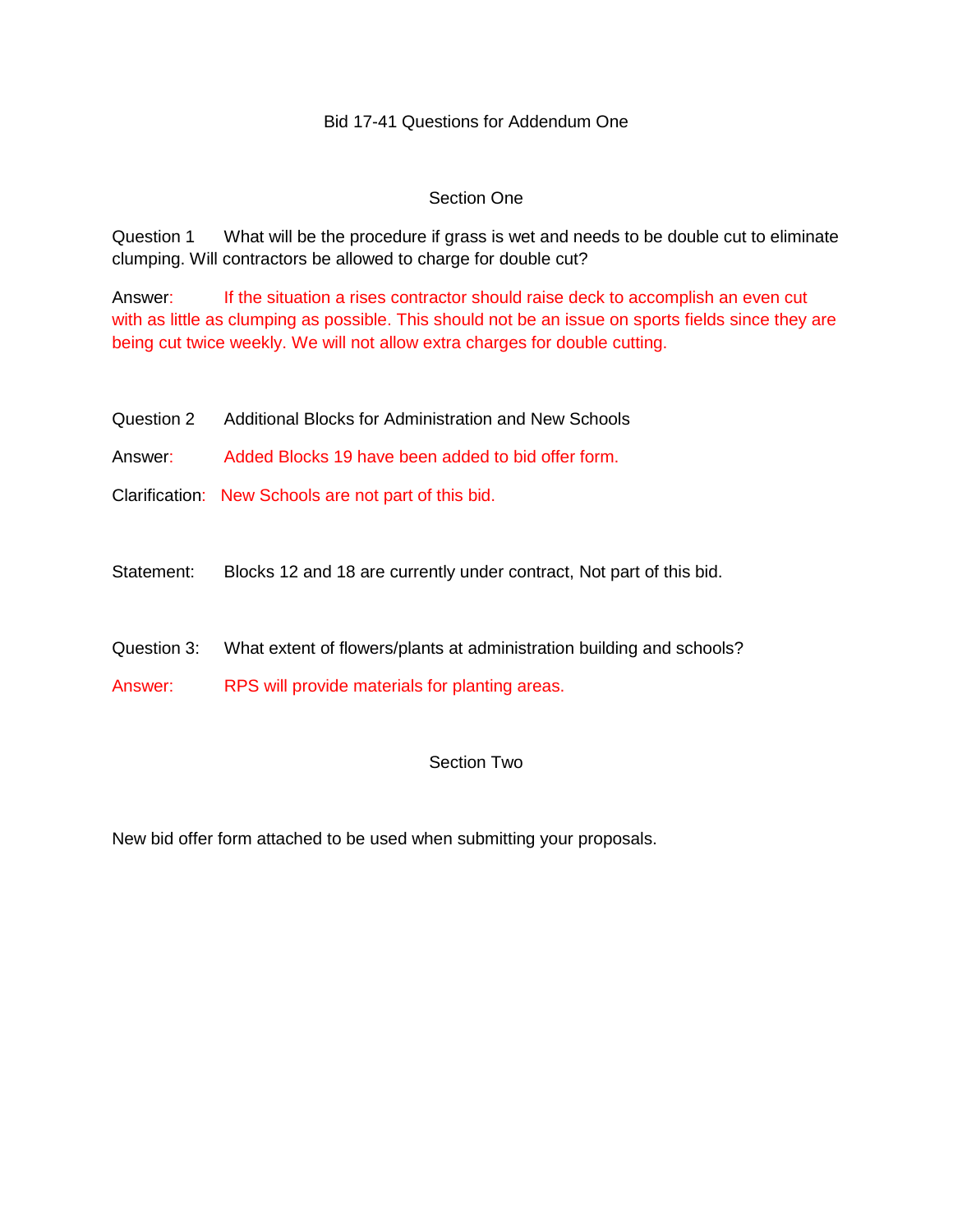### **BID OFFER FORM BID No. 17-41 General Grounds and Lawn Mowing Services**

Contractor agrees to hold firm the prices offered throughout the first contract period ending June 30, 2018. For each subsequent twelve (12) month period thereafter, and upon a minimum of sixty (60) days advance written notice to the District, Contractor may increase the price no more than the Consumer Price Index (CPI) of the price in effect during the previous twelve (12) month period. In the event of any price decrease during the term of this contract, Contractor will reduce the contract price by the same percentage reduction as such price decrease. Any change in price must be submitted to the District by the contractor at least 60 days prior to the anniversary date of the contract. If no price changes are submitted, the district will assume prices are firm for the next 12 months.

The undersigned bidder declares he/she has clearly examined the attached General Terms and Conditions, Supplemental Terms and Conditions, Specifications, and Bid Form for the Rockford Public School District's request for General Grounds and Lawn Mowing Service at the following locations.

| <b>Block 1</b>           | Acres                      |    | <b>Price</b> | <b>Block 3</b>              | Acres                      |
|--------------------------|----------------------------|----|--------------|-----------------------------|----------------------------|
| Auburn                   | 19.75                      | S  |              | East                        | \$<br>10.37                |
| Auburn Baseball Field    | field price \$             |    |              | <b>East Baseball Fields</b> | field price \$             |
| <b>Auburn Courtyard</b>  | 0.50                       | S  |              | <b>East Football Fields</b> | field price \$             |
| <b>Wyeth Stadium</b>     | 0.10                       | \$ |              | <b>East Softball Field</b>  | field price \$             |
| Kennedy / Wilson Aspire  | 14.29                      | S  |              | Fairview                    | $\frac{3}{2}$<br>2.31      |
| McIntosh                 | 19.56                      | S  |              | Lincoln                     | $\frac{3}{2}$<br>1.93      |
|                          | <b>Total Site Cost: \$</b> |    |              | Nelson                      | \$<br>0.57                 |
|                          |                            |    |              |                             | <b>Total Site Cost: \$</b> |
| Litter Removal Only      | Block 1                    | -S |              |                             |                            |
| <b>Snow Pile Cleanup</b> | Block 1                    | -S |              | <b>Litter Removal Only</b>  | Block $3 \sqrt{5}$         |

| <b>Block 2</b>                  | Acres                      |    | <b>Price</b> |                                          |                |               |
|---------------------------------|----------------------------|----|--------------|------------------------------------------|----------------|---------------|
| Guilford                        | 14.77                      | \$ |              |                                          |                |               |
| <b>Guilford Baseball Fields</b> | field price \$             |    |              | <b>Block 4</b>                           | Acres          |               |
| <b>Guilford Courtyard</b>       | 0.85                       | S  |              | Jefferson                                | 68.57          | \$.           |
| Guilford Front Lawn             | 4.64                       |    |              | Jefferson Baseball Fields field price \$ |                |               |
| Guilford Softball Fields        | field price \$             |    |              | Jefferson Soccer Fields                  | field price \$ |               |
| <b>Swanson Stadium</b>          | 0.10                       | \$ |              | Jefferson Softball Fields                | field price \$ |               |
| <b>Spring Creek</b>             | 5.92                       | \$ |              | <b>Total Site Cost:</b>                  |                |               |
| <b>Brookview</b>                | 2.77                       |    |              |                                          |                |               |
|                                 | <b>Total Site Cost: \$</b> |    |              | <b>Litter Removal Only</b>               | Block 4        | -S            |
|                                 |                            |    |              | Snow Pile Cleanup                        | Block 4        | <sup>\$</sup> |
| Litter Removal Only             | Block $2 \quad$            |    |              |                                          |                |               |
| <b>Snow Pile Cleanup</b>        | Block 2                    | -S |              |                                          |                |               |
|                                 |                            |    |              |                                          |                |               |

| Acres   |    |                                                                    | Acres           | <b>Price</b>               |
|---------|----|--------------------------------------------------------------------|-----------------|----------------------------|
| 19.75   | S  | East                                                               | 10.37           | \$                         |
|         |    | <b>East Baseball Fields</b>                                        | field price \$  |                            |
| 0.50    | S  | <b>East Football Fields</b>                                        | field price \$  |                            |
| 0.10    | S  | East Softball Field                                                | field price \$  |                            |
| 14.29   | \$ | Fairview                                                           | 2.31            | \$                         |
| 19.56   |    | Lincoln                                                            | 1.93            | \$                         |
|         |    | <b>Nelson</b>                                                      | 0.57            | \$                         |
|         |    |                                                                    |                 |                            |
| Block 1 | \$ |                                                                    |                 |                            |
| Block 1 |    | <b>Litter Removal Only</b>                                         | Block $3 \quad$ |                            |
|         |    | Snow Pile Cleanup                                                  | Block $3 \quad$ |                            |
|         |    | <b>Price</b><br>field price \$<br><b>Total Site Cost: \$</b><br>-S | <b>Block 3</b>  | <b>Total Site Cost: \$</b> |

| \$<br><b>Block 4</b>                           | Acres          | <b>Price</b> |
|------------------------------------------------|----------------|--------------|
| \$<br>Jefferson                                | 68.57          |              |
| \$<br>Jefferson Baseball Fields field price \$ |                |              |
| \$<br>Jefferson Soccer Fields                  | field price \$ |              |
| \$<br>Jefferson Softball Fields                | field price \$ |              |
| \$<br><b>Total Site Cost:</b>                  |                |              |
| \$                                             |                |              |
| \$<br><b>Litter Removal Only</b>               | Block 4        |              |
| Snow Pile Cleanup                              | Block 4        |              |

*Each location to be priced individually Acres stated are approximate*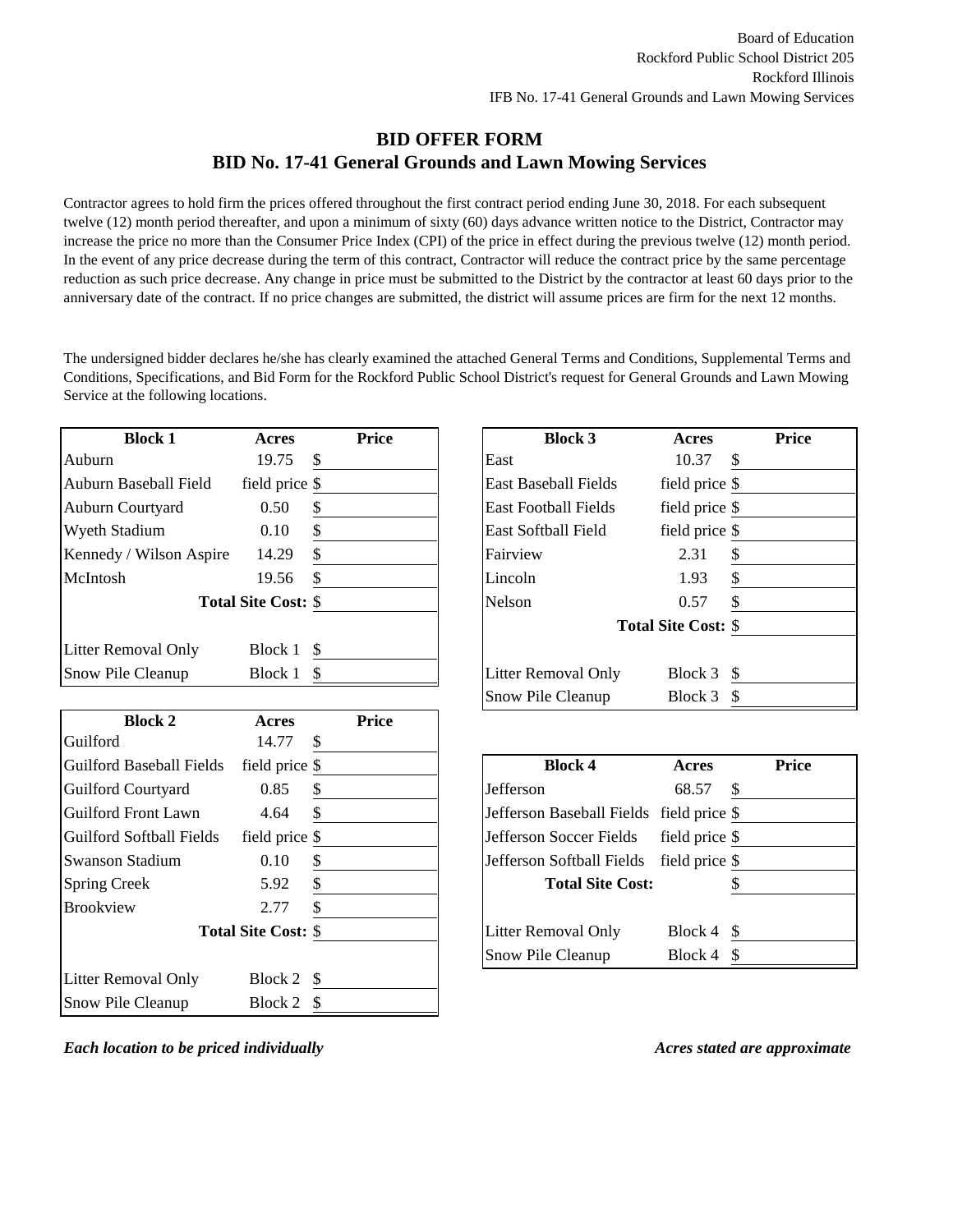| <b>Block 5</b>             | Acres                      |    | <b>Price</b> | <b>Block 9</b>             | Acres                      |
|----------------------------|----------------------------|----|--------------|----------------------------|----------------------------|
| Eisenhower                 | 11.18                      | S  |              | <b>Barbour</b>             | $\frac{3}{2}$<br>6.22      |
| Carlson                    | 3.05                       | S  |              | Washington                 | $\frac{1}{2}$<br>5.84      |
| Montessori                 | 16.38                      | \$ |              | King                       | \$<br>0.56                 |
| Montessori Courtyard       | 0.10                       |    |              |                            | <b>Total Site Cost: \$</b> |
|                            | <b>Total Site Cost: \$</b> |    |              |                            |                            |
|                            |                            |    |              | <b>Litter Removal Only</b> | Block 9 \$                 |
| <b>Litter Removal Only</b> | Block $5 \text{ }$ \$      |    |              | Snow Pile Cleanup          | Block 9 \$                 |
| Snow Pile Cleanup          | Block 5                    |    |              |                            |                            |

| <b>Block 5</b> | Acres                      | <b>Price</b> | <b>Block 9</b>             | Acres                      | <b>Price</b> |
|----------------|----------------------------|--------------|----------------------------|----------------------------|--------------|
| er/            | 11.18                      |              | <b>Barbour</b>             | 6.22                       | \$.          |
|                | 3.05                       |              | Washington                 | 5.84                       |              |
| ri             | 16.38                      |              | King                       | 0.56                       |              |
| ori Courtyard  | 0.10                       |              |                            | <b>Total Site Cost: \$</b> |              |
|                | <b>Total Site Cost: \$</b> |              |                            |                            |              |
|                |                            |              | <b>Litter Removal Only</b> | Block $9 \text{ }$         |              |
| moval Only     | Block 5                    | -S           | Snow Pile Cleanup          | Block $9 \text{ }$         |              |

| <b>Block 6</b>             | Acres                 | Price | <b>Block 10</b>       | Acres                      |
|----------------------------|-----------------------|-------|-----------------------|----------------------------|
| Flinn                      | 16.10                 | S     | Ellis                 | $\frac{3}{2}$<br>6.87      |
| Whitehead -See Flinn       | 0.00                  |       | Lewis Lemon           | $\frac{1}{2}$<br>3.47      |
| Swan Hillman               | 10.35                 | \$    | Lewis Lemon Courtyard | $\frac{1}{2}$<br>0.01      |
| <b>Rolling Green</b>       | 5.27                  |       | Roosevelt             | $\frac{1}{2}$<br>0.67      |
| <b>Total Site Cost:</b>    |                       |       | Haskell               | \$<br>1.29                 |
|                            |                       |       |                       | <b>Total Site Cost: \$</b> |
| <b>Litter Removal Only</b> | Block $6 \text{ }$ \$ |       |                       |                            |
| Snow Pile Cleanup          | Block $6 \text{ }$ \$ |       | Litter Removal Only   | Block $10 \text{ }$ \$     |

| <b>Block 7</b>         | Acres                      |     | <b>Price</b> |                            |                            |       |
|------------------------|----------------------------|-----|--------------|----------------------------|----------------------------|-------|
| West                   | 10.14                      | S   |              |                            |                            |       |
| Welsh                  | 5.35                       |     |              | <b>Block 11</b>            | Acres                      | Price |
| <b>Welsh Courtyard</b> |                            |     |              | Conklin                    | 5.71                       | \$    |
| Walker                 | 0.60                       |     |              | <b>West View</b>           | 4.11                       |       |
| Summerdale             | 4.31                       |     |              |                            | <b>Total Site Cost: \$</b> |       |
|                        | <b>Total Site Cost: \$</b> |     |              |                            |                            |       |
| Litter Removal Only    | Block 7                    | - S |              | <b>Litter Removal Only</b> | Block $11$ \$              |       |
| Snow Pile Cleanup      | Block 7                    |     |              | Snow Pile Cleanup          | Block $11 \text{ }$ \$     |       |

| <b>Block 8</b>           | Acres                      | Price | <b>Block 13</b>            | Acres                    |
|--------------------------|----------------------------|-------|----------------------------|--------------------------|
| <b>RESA</b>              | 32.73                      | \$.   | <b>Bloom</b>               | $\frac{1}{2}$<br>4.91    |
| Lathrop                  | 5.91                       | \$    | Johnson                    | $\frac{1}{2}$<br>3.31    |
|                          | <b>Total Site Cost: \$</b> |       | <b>Total Site Cost:</b>    | $\overline{\mathcal{C}}$ |
| Litter Removal Only      | Block 8 \$                 |       | <b>Litter Removal Only</b> | Block 13 $$$             |
| <b>Snow Pile Cleanup</b> | Block 8                    | -S    | <b>Snow Pile Cleanup</b>   | Block 13 $$$             |

*Each location to be priced individually Acres stated are approximate*

| Block 6                 | Acres   | <b>Price</b> | <b>Block 10</b>       | Acres                      | <b>Price</b> |
|-------------------------|---------|--------------|-----------------------|----------------------------|--------------|
|                         | 16.10   | S            | Ellis                 | 6.87                       |              |
| d -See Flinn            | 0.00    |              | Lewis Lemon           | 3.47                       |              |
| lman                    | 10.35   |              | Lewis Lemon Courtyard | 0.01                       |              |
| ireen                   | 5.27    |              | Roosevelt             | 0.67                       |              |
| <b>Total Site Cost:</b> |         |              | Haskell               | 1.29                       |              |
|                         |         |              |                       | <b>Total Site Cost: \$</b> |              |
| moval Only              | Block 6 | -S           |                       |                            |              |
| e Cleanup               | Block 6 |              | Litter Removal Only   | Block $10 \text{ }$ \$     |              |
|                         |         |              | Snow Pile Cleanup     | Block $10 \text{ }$ \$     |              |

| <b>Block 11</b>            | Acres                  |     | <b>Price</b> |
|----------------------------|------------------------|-----|--------------|
| Conklin                    | 5.71                   |     |              |
| West View                  | 4.11                   |     |              |
| <b>Total Site Cost: \$</b> |                        |     |              |
| Litter Removal Only        | Block $11 \text{ }$ \$ |     |              |
| Snow Pile Cleanup          | Block 11               | - S |              |

| <b>Block 8</b> | Acres                      | Price | <b>Block 13</b>            | Acres                  | <b>Price</b> |
|----------------|----------------------------|-------|----------------------------|------------------------|--------------|
|                | 32.73                      |       | <b>Bloom</b>               | 4.91                   |              |
|                | 5.91                       |       | Johnson                    | 3.31                   |              |
|                | <b>Total Site Cost: \$</b> |       | <b>Total Site Cost:</b>    |                        |              |
| moval Only     | Block 8                    | -8    | <b>Litter Removal Only</b> | Block $13 \text{ }$ \$ |              |
| e Cleanup      | Block 8                    |       | Snow Pile Cleanup          | <b>Block 13 \$</b>     |              |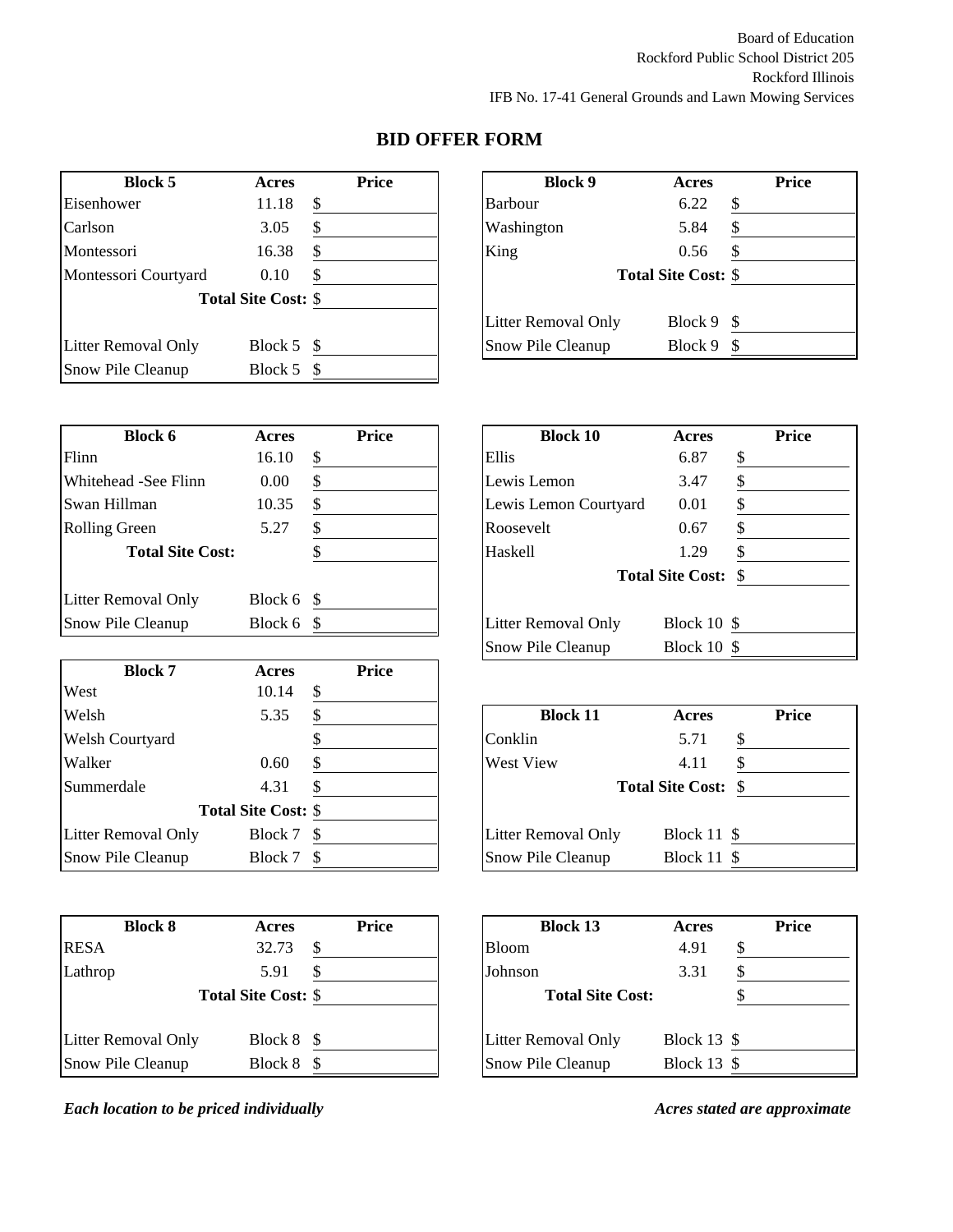| <b>Block 12</b>               | <b>Acres</b> |    | Price | <b>Block 17</b>                                | Acres                      |
|-------------------------------|--------------|----|-------|------------------------------------------------|----------------------------|
| <b>Marshall Middle School</b> | 37.91        | \$ |       | <b>Stiles</b>                                  | $\frac{6}{5}$<br>4.90      |
| <b>Marshell Elementry</b>     | 0.00         | \$ |       | Page Park                                      | $\frac{6}{5}$<br>2.48      |
| <b>Total Site Cost:</b>       |              |    |       | Dennis                                         | \$<br>1.93                 |
|                               |              |    |       |                                                | <b>Total Site Cost: \$</b> |
| <b>Litter Removal Only</b>    | Block 12     | -S |       |                                                |                            |
| <b>Snow Pile Cleanup</b>      | Block 12     | S  |       | Litter Removal Only                            | Block 17 $$$               |
|                               |              |    |       | $C_{\text{max}}$ $D_{\text{max}}^{\text{max}}$ | $D1_{0.2}1_{2}17_{0}$      |

| <b>Block 14</b>              | Acres                      |   | <b>Price</b> |                                                     |                     |       |
|------------------------------|----------------------------|---|--------------|-----------------------------------------------------|---------------------|-------|
| Beyer                        | 1.13                       | S |              | <b>Block 18</b>                                     | Aeres               | Price |
| <b>Operation Support Ctr</b> | 0.39                       |   |              | <u>* 13 Mowings per season - once ever 2 weeks*</u> |                     |       |
| <b>Sterling Holley</b>       | 0.10                       |   |              | <b>Lathrop Field</b>                                | 12.61               | \$    |
| Kishwaukee                   | 0.36                       |   |              | <b>Trainer Rd Field</b>                             | 7,20                | \$    |
| 1501 7th Street              | 0.10                       |   |              | <del>Guilford Rd Field</del>                        | 17.50               | \$    |
| Riverdahl                    | 20.30                      |   |              | <b>Total Site Cost:</b>                             |                     |       |
|                              | <b>Total Site Cost: \$</b> |   |              |                                                     |                     |       |
|                              |                            |   |              | <b>Litter Removal Only</b>                          | $Block 18$ \$       |       |
| Litter Removal Only          | Block $14 \text{ }$ \$     |   |              | <b>Snow Pile Cleanup</b>                            | $Block 18$ \$ $N/A$ |       |
| Snow Pile Cleanup            | Block $14 \text{ }$ \$     |   |              |                                                     |                     |       |

|                          |                            |       | $\cdots$                                                             | ž             |
|--------------------------|----------------------------|-------|----------------------------------------------------------------------|---------------|
| <b>Block 15</b>          | Acres                      | Price | Weekly site clean                                                    | $\frac{6}{5}$ |
| Froberg                  | 3.04                       | \$    | Top Dress beds and tree rings                                        |               |
| Nashold                  | 3.96                       | \$    | Apply herbicide to planting areas                                    | $\frac{1}{2}$ |
| New Milford              | 1.30                       |       | Lawn Fertilization                                                   | \$            |
|                          | <b>Total Site Cost: \$</b> |       | Monthly weeding and<br>spraying of landscape beds<br>and sidewalks * |               |
|                          |                            |       | Summer pruning                                                       |               |
| Litter Removal Only      | Block $15 \text{ }$ \$     |       | Fall cleanup                                                         |               |
| <b>Snow Pile Cleanup</b> | Block $15 \text{ }$ \$     |       | Block 19<br><b>Total Site Cost</b>                                   |               |
|                          |                            |       |                                                                      |               |

| <b>Block 16</b>      | <b>Acres</b>            | <b>Price</b> |
|----------------------|-------------------------|--------------|
| <b>Cherry Valley</b> | 0.84                    | \$           |
| Gregory              | 6.77                    | \$           |
| Thompson             | 5.56                    | \$           |
| White Swan           | 3.33                    | \$           |
|                      | <b>Total Site Cost:</b> | \$           |
| Litter Removal Only  | <b>Block 16 \$</b>      |              |
| Snow Pile Cleanup    | <b>Block 16 \$</b>      |              |

| Block 12                | <b>Acres</b>       | <b>Price</b> | <b>Block 17</b>            | Acres                      | <b>Price</b> |
|-------------------------|--------------------|--------------|----------------------------|----------------------------|--------------|
| Middle School           | 37.91              | \$           | <b>Stiles</b>              | 4.90                       |              |
| Elementry               | 0.00               | \$           | Page Park                  | 2.48                       |              |
| <b>Total Site Cost:</b> |                    | ð.           | Dennis                     | 1.93                       |              |
|                         |                    |              |                            | <b>Total Site Cost: \$</b> |              |
| <del>moval Only</del>   | $Block 12$ \$      |              |                            |                            |              |
| le <del>Cleanup</del>   | <b>Block 12 \$</b> |              | <b>Litter Removal Only</b> | Block $17 \text{ }$ \$     |              |
|                         |                    |              | <b>Snow Pile Cleanup</b>   | <b>Block 17 \$</b>         |              |

| <b>Block 18</b>                                     | Acres                  | Price |
|-----------------------------------------------------|------------------------|-------|
| <u>* 13 Mowings per season - once ever 2 weeks*</u> |                        |       |
| Lathrop Field                                       | 12.61                  | \$    |
| Trainer Rd Field                                    | 7.20                   | \$    |
| Guilford Rd Field                                   | 17.50                  | \$    |
| <b>Total Site Cost:</b>                             |                        | \$    |
| <b>Litter Removal Only</b>                          | <b>Block 18 \$</b>     |       |
| <b>Snow Pile Cleanup</b>                            | <b>Block 18 \$ N/A</b> |       |

| <b>Block 19/401 7th st</b>                                           | Acres    | Price |
|----------------------------------------------------------------------|----------|-------|
| Mowing                                                               |          |       |
| Weekly site clean                                                    |          |       |
| Top Dress beds and tree rings<br>Apply herbicide to planting areas   |          |       |
| Lawn Fertilization                                                   |          |       |
| Monthly weeding and<br>spraying of landscape beds<br>and sidewalks * |          |       |
|                                                                      |          |       |
| Summer pruning                                                       |          |       |
| Fall cleanup                                                         |          |       |
| <b>Total Site Cost</b>                                               | Block 19 |       |
|                                                                      |          |       |

*Each location to be priced individually Acres stated are approximate*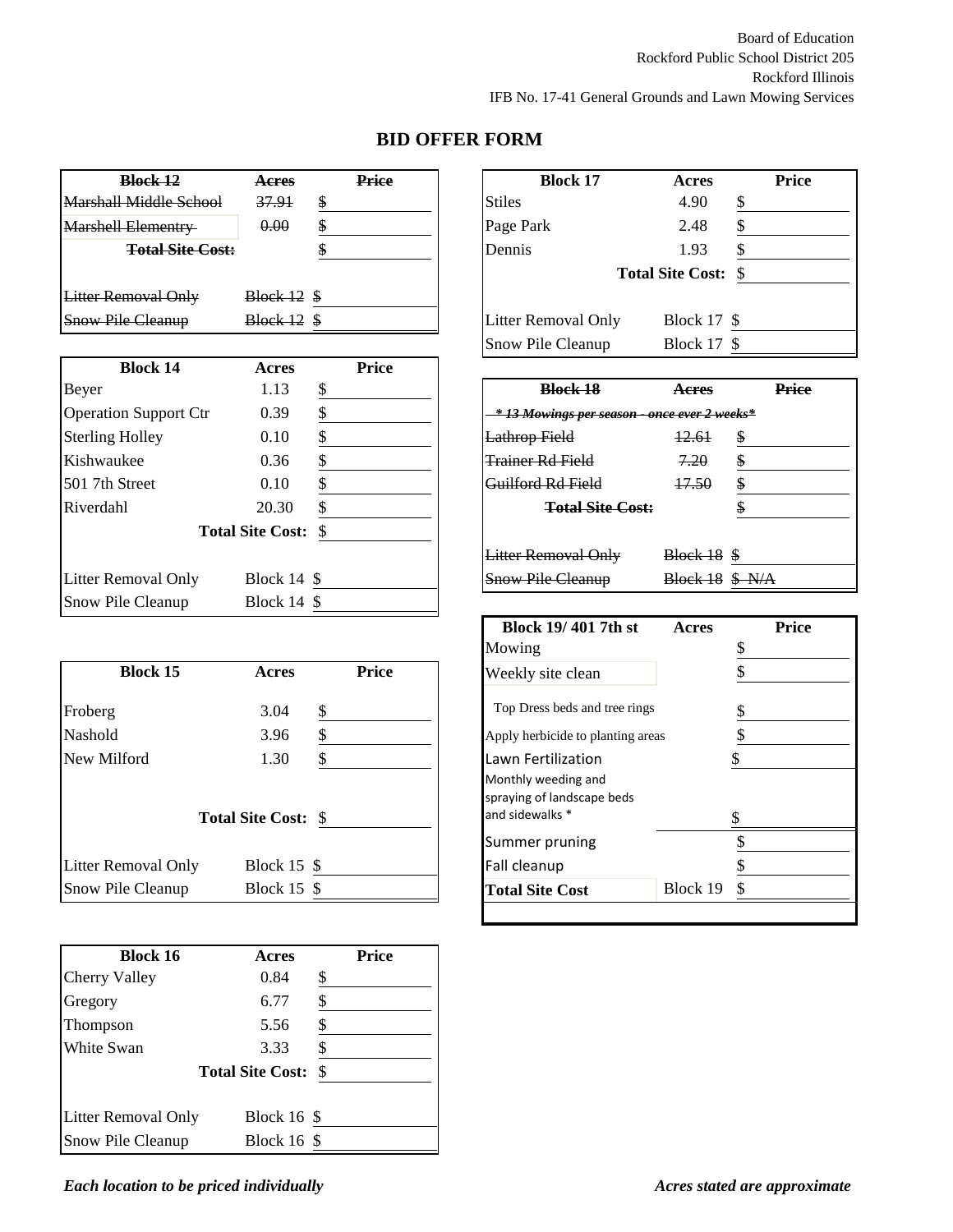# *Totals for Blocks of Schools for Bid*

| <b>Block 1</b>  | <b>Total cost for Mowing</b>    | \$   |
|-----------------|---------------------------------|------|
| <b>Block 2</b>  | <b>Total cost for Mowing</b>    | \$   |
| <b>Block 3</b>  | <b>Total cost for Mowing</b>    | \$   |
| <b>Block 4</b>  | <b>Total cost for Mowing</b>    | \$   |
| <b>Block 5</b>  | <b>Total cost for Mowing</b>    | \$   |
| <b>Block 6</b>  | <b>Total cost for Mowing</b>    | \$   |
| <b>Block 7</b>  | <b>Total cost for Mowing</b>    | \$   |
| <b>Block 8</b>  | <b>Total cost for Mowing</b>    | \$   |
| <b>Block 9</b>  | <b>Total cost for Mowing</b>    | \$   |
| <b>Block 10</b> | <b>Total cost for Mowing</b>    | \$   |
| <b>Block 11</b> | <b>Total cost for Mowing</b>    | \$   |
| <b>Block 12</b> | <b>Total cost for Mowing</b>    | \$   |
| <b>Block 13</b> | <b>Total cost for Mowing</b>    | \$   |
| <b>Block 14</b> | <b>Total cost for Mowing</b>    | \$   |
| <b>Block 15</b> | <b>Total cost for Mowing</b>    | \$   |
| <b>Block 16</b> | <b>Total cost for Mowing</b>    | \$   |
| <b>Block 17</b> | <b>Total cost for Mowing</b>    | \$   |
| <b>Block 18</b> | <b>Total cost for Mowing</b>    | \$   |
| <b>Block 19</b> | Total cost for Mowing and Maint | \$   |
| <b>Block 20</b> | Total cost for Mowing and Maint | $\$$ |
|                 | <b>Grand Total for Mowing</b>   |      |

All Locations